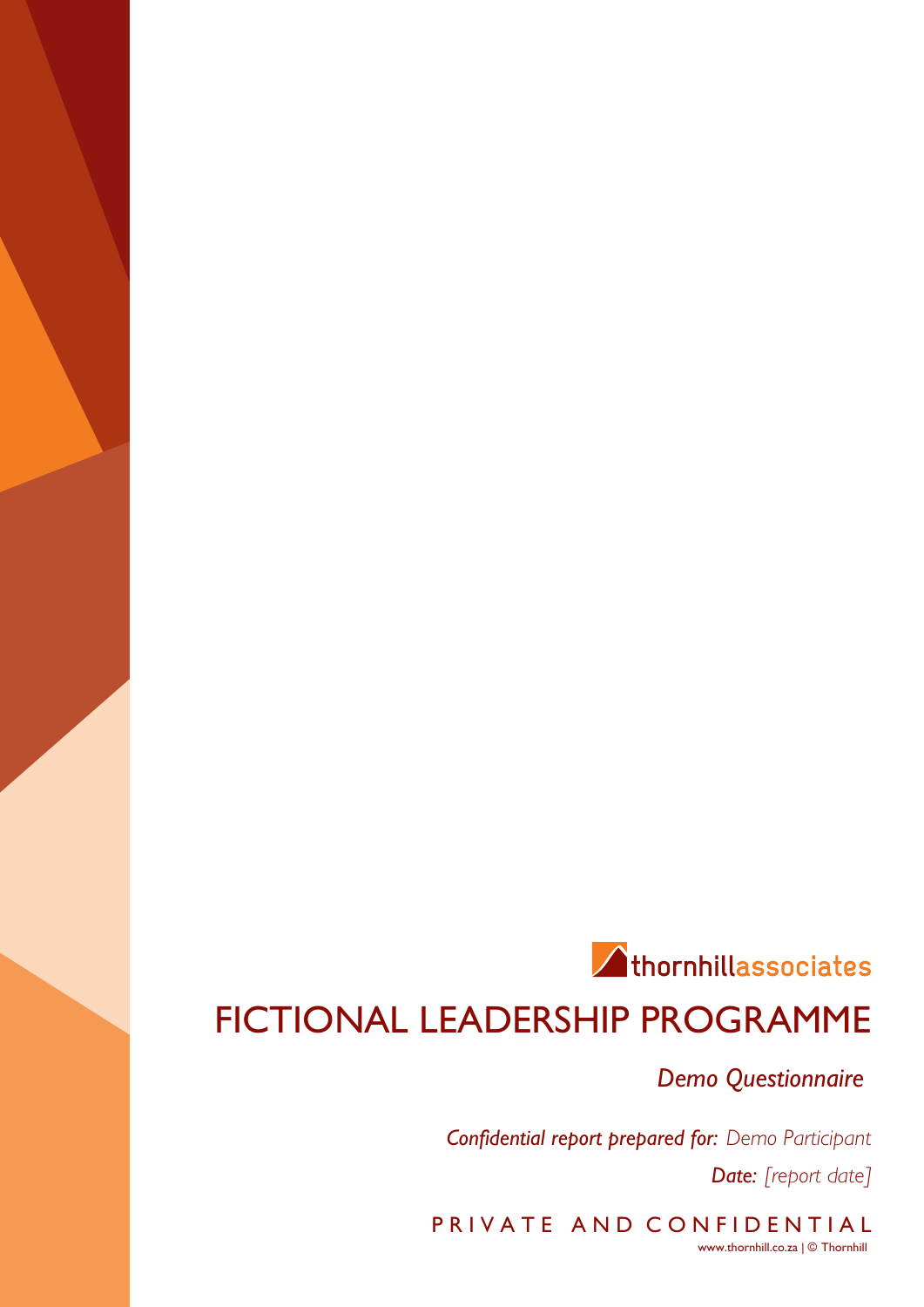# **INTRODUCTION**

This report describes five aspects of leadership summed up under Head, Heart and Hands. It also includes an overall Leadership Impact aspect.



**Head** represents the concern for **direction**. It comprises behaviours by which the leader understands business, sets direction, solves problems and makes decisions.



**Heart** represents the concern for **energy**, and is divided into three categories: **Enabling Others**, **Enabling Self**, and **Enabling Groups and the Organisation**. The first two are associated with the interpersonal and personal aspects of leading with emotional intelligence respectively, while Enabling Groups and the Organisation deals with the effective use of influence, and ensuring that people can work together constructively.



The dimension called **Hands** represents the concern for **achieving goals**. It deals with holding people and processes accountable and ensuring that they are developed.

The **Leadership Impact** items are not organised into categories, but indicate what people feel when they are with you - the essence of what a leader seeks to achieve.

The following suggestions should help in deriving optimal benefit from the report:

- 1. Focus first on your strengths. The items in the graphs and tables are ranked in order from those rated most highly by all your raters at the top of the page, so that you can see easily which are the resources that you can draw on to be most effective. The table "Relative Strengths and Development Areas" lists key items for your convenience.
- 2. Then look at any items that are rated as development areas. Think about how you can use your strengths to improve your effectiveness in these areas.
- 3. Ratings are subject to error of all kinds, including hurried answering by your observers, so do not read significance into small differences.
- 4. Of particular interest are those items where your self-score differs substantially from that of your raters. These are listed in the table "Self versus Others Ratings". The question here is not, "Who is right?" but "What am I doing to create an impression so different to what I thought?"
- 5. You will probably note a number of items in which there is a wide range between the highest and lowest score. Think about what leads to particular groups or individuals experiencing you differently.
- 6. The comments written in response to the open-ended questions provide insight into what lies behind the ratings. Remember that each comment comes from an individual and may not represent the views of others.
- 7. Finally, in order to gain maximum learning from this process, complete the "Personal Development Plan" to address the important points identified in the report.

If at all possible, use this report as the basis of a conversation with someone you trust. Ratings deal with perceptions rather than reality, so treat it as an indication of your leadership impact, rather than a snapshot of who you really are.

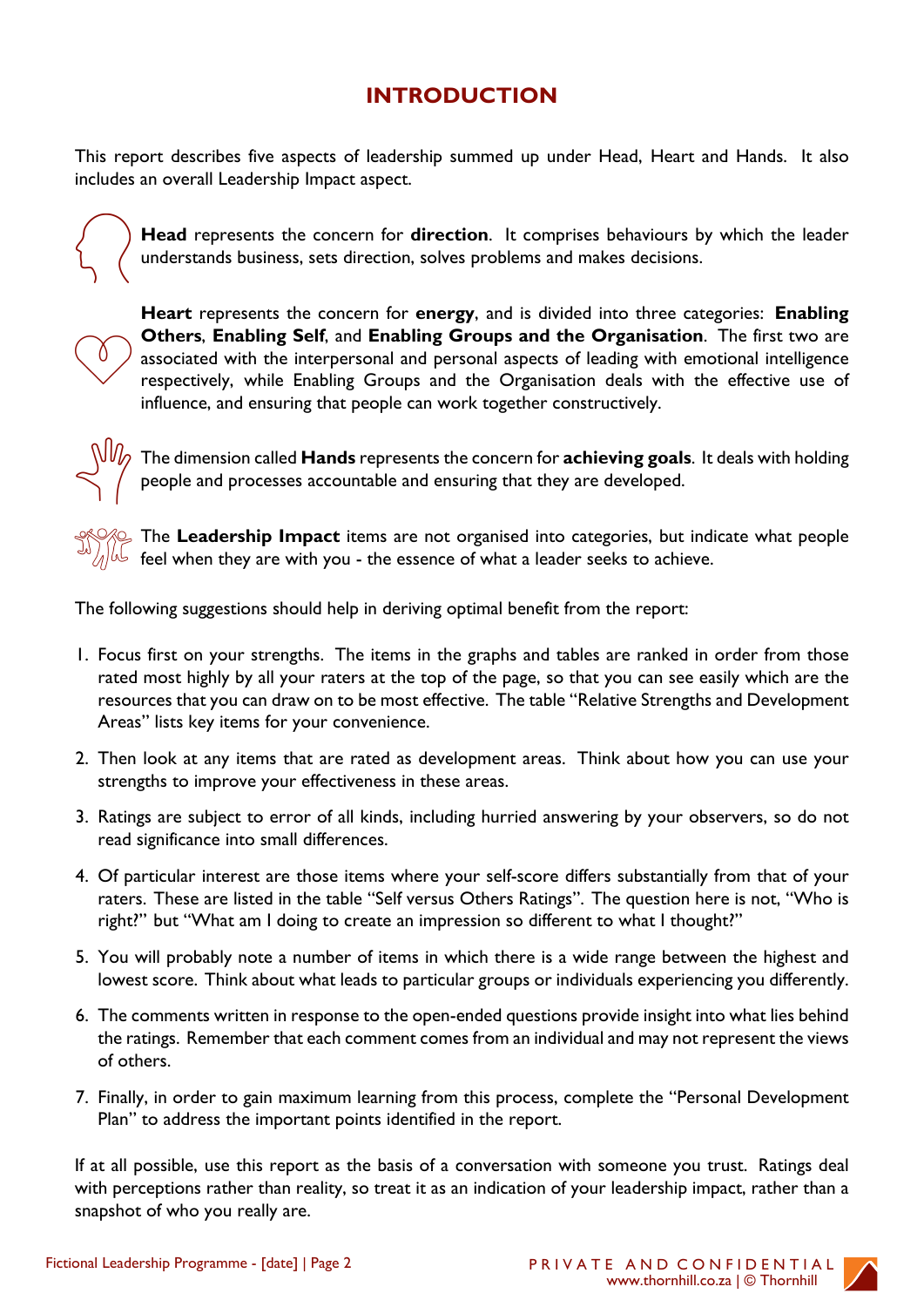# **THANKING RATERS FOR FEEDBACK**

Many participants in 360° feedback processes find the honest feedback they receive so useful that they wish to thank those who provided it. We think this is a great idea, and suggest that you keep the following in mind if you do decide to do this:

- 1. Make it short. Thank raters for investing time in your development journey and caring enough to provide feedback. Let them know that you value the feedback as it will help you to develop. Don't focus on detailed feedback you received, but you can share how you plan to use some of the feedback to develop yourself. Above all, do NOT try to work out who said what, or accuse anyone of misjudging you, or in any other way make them regret taking part! That would close the door to further honest feedback forever.
- 2. Remember that the feedback is entirely confidential, and some raters become very alarmed if they suspect that this commitment has not been honoured. So avoid creating doubts about confidentiality or leaving raters regretting that they provided feedback. Please do not use words that might in any way give the mistaken impression that you know who wrote what! Something like the following should work, "I would like to thank everyone who took the time and trouble to give me feedback through the recent 360° questionnaire process. It was very helpful and has given me great material to work on. The process was confidential, so I do not know who provided what feedback, but it was most useful to receive a range of insights. Thank you."
- 3. Sharing some of the developmental steps that the feedback has led you to gives them permission to hold you to your goals and provides opportunities for you to practise your new skills. It also validates the effort they put into giving you feedback, and provides a further opportunity for constructive feedback should they have additional insights to share. Request assistance and ongoing feedback in order to develop and achieve your goals, but only do this if you feel safe with the person/people concerned.
- 4. If you received feedback that you are not grateful for, then rather just say nothing. Disappointing feedback can be disturbing, but it does alert you to how you come across to others - a critical piece of information for leaders.

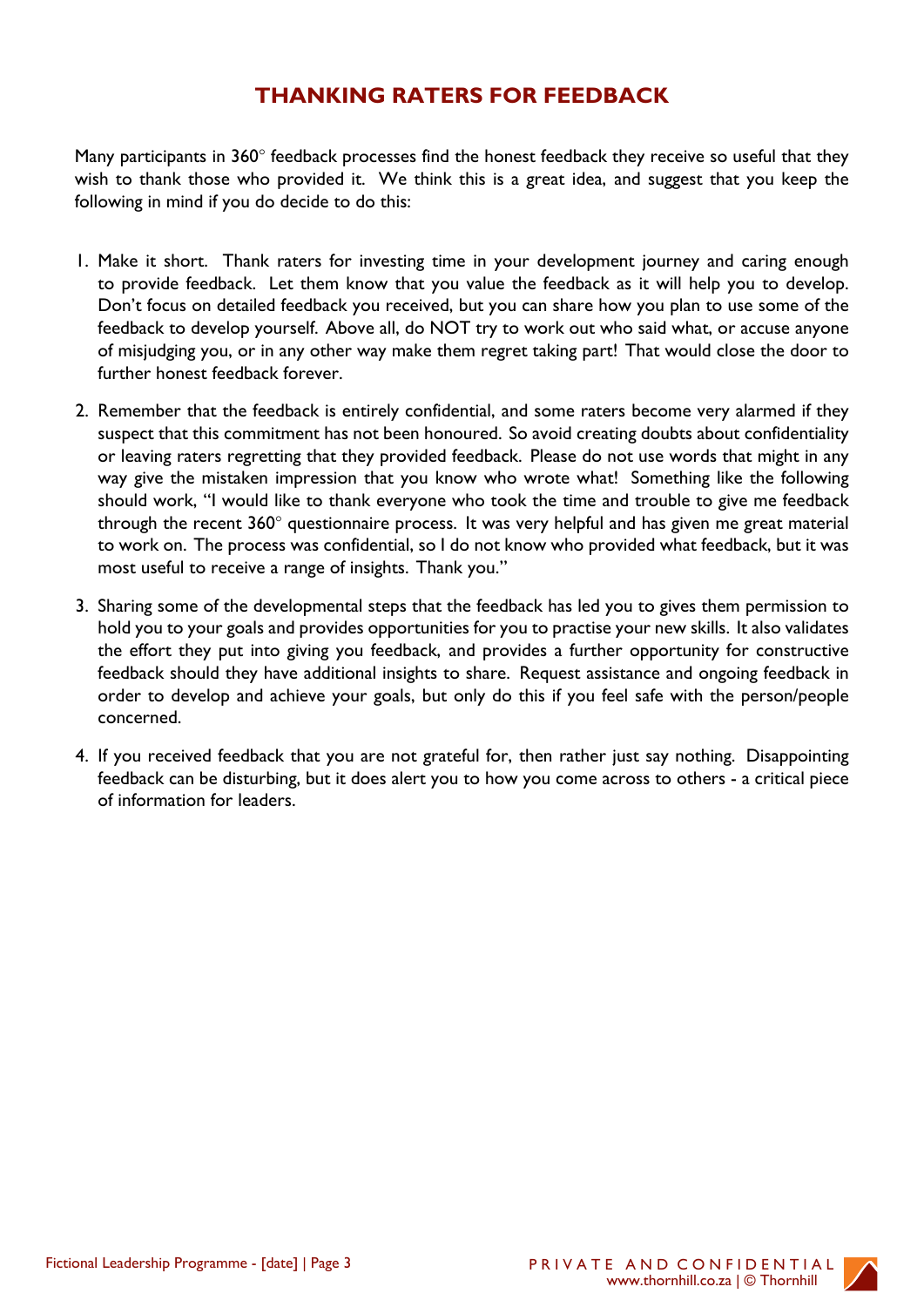# **RATING SCALE**

The following rating scale was used for the rated questions in this report:

| Development Area    |                        | <b>Effective</b>        |                  |                   | Unusual Strength    |                      |
|---------------------|------------------------|-------------------------|------------------|-------------------|---------------------|----------------------|
|                     |                        |                         |                  |                   |                     |                      |
| Seldom<br>effective | Sometimes<br>effective | Adequately<br>effective | <b>Effective</b> | Very<br>effective | Often a<br>strength | Always a<br>strength |

### **CHART GUIDE**



### **RATER DETAILS**

**10** raters completed the questionnaire for you, and you completed a self-assessment. Rater categories are only reported separately if there are 3 raters in that category, unless otherwise indicated. This report shows results from the following categories of raters:

| Self                       | The rating you gave yourself                                                                                                                                                                                                                                    |
|----------------------------|-----------------------------------------------------------------------------------------------------------------------------------------------------------------------------------------------------------------------------------------------------------------|
| $\blacksquare$ Your raters | The average rating from all 10 of your raters                                                                                                                                                                                                                   |
| <b>Managers</b>            | The rating from your "Manager". Your manager indicated that he/she<br>is happy to waive anonymity, allowing his/her results to be shown<br>separately even though there are fewer than 3 responses in the group.                                                |
| Peers                      | The average rating of 5 responses from "Peers"                                                                                                                                                                                                                  |
| <b>Direct Reports</b>      | The average rating of 4 responses from "Direct Reports"                                                                                                                                                                                                         |
| Group average              | The red vertical line is the average score of everyone taking part in<br>this programme with you. NB: This is not your score, but the average<br>score of those taking part with you, which you can use for comparison.                                         |
| Questionnaire average      | The black vertical line is the average score of everyone who has<br>completed the same questionnaire, from this programme and others.<br>NB: This is not your score, but the typical score obtained for the<br>questionnaire, which you can use for comparison. |

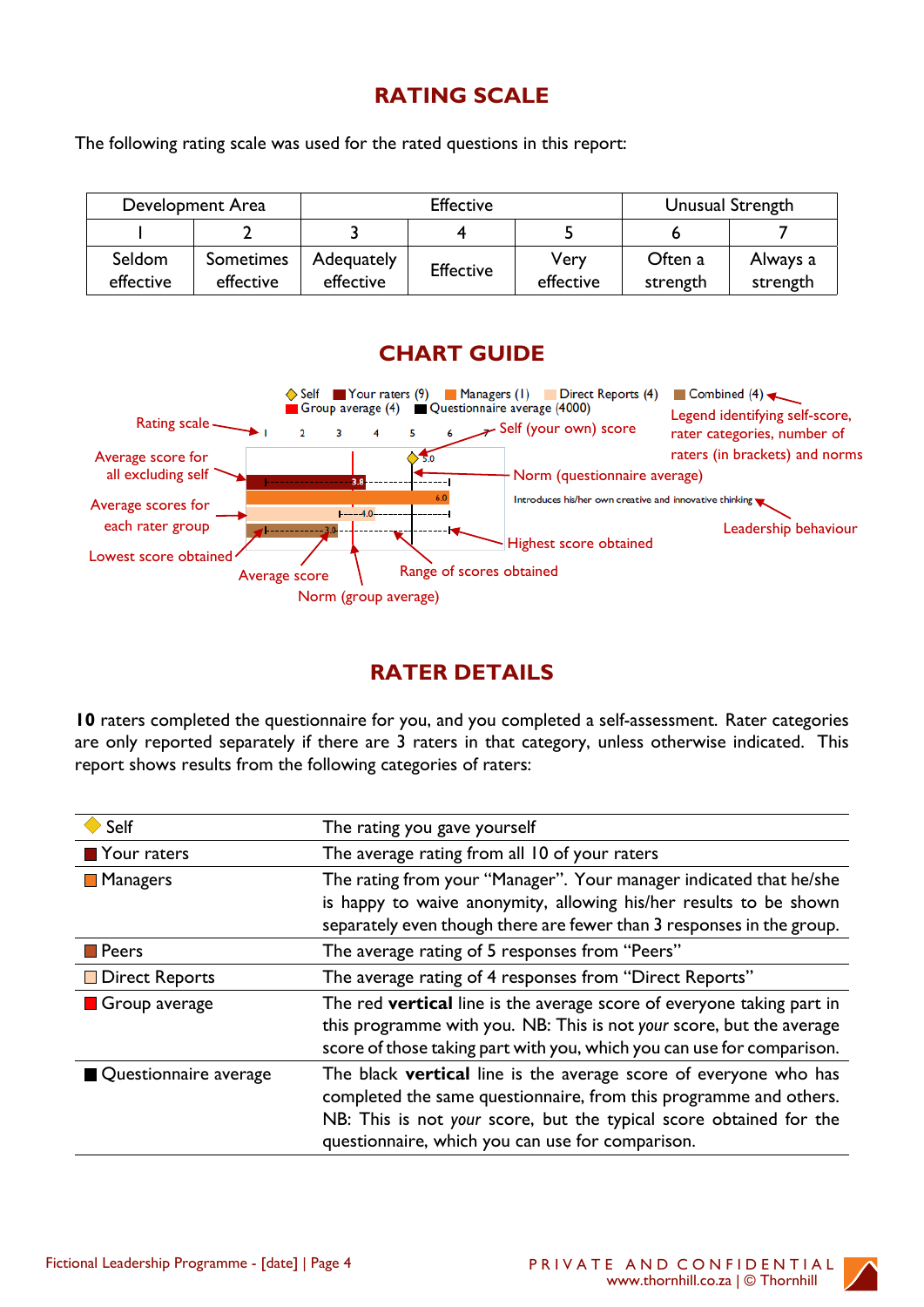## **DIMENSIONS OF LEADERSHIP**

This graph summarises the scores over the dimensions, giving your average scores over the items in each dimension. Use this graph to obtain a brief overview of the feedback, and then go on to the following pages to understand in more detail what the dimensions mean.

The diamond represents your own self-score. The first bar next to each dimension represents the average score of all your raters. If there are enough raters in particular categories to ensure confidentiality, then each category is scored separately, and their average scores appear in the other bar(s) as indicated in the key - the number of raters is provided in brackets after the category name. Some raters may not be displayed in their respective rater categories in order to protect their anonymity. Where possible, these raters will be grouped together in a composite category named "Combined". If a rater category is not reflected in the graph due to issues of anonymity, these raters will be represented in the "Your raters" category.

The red **vertical** line is the average score of everyone taking part in this programme with you, and the black **vertical** line is the average score of approximately 500 participants who have completed the same questionnaire at other times. NB: These are not *your* scores, but the average score of those taking part with you, and the typical score obtained for the questionnaire, which you can use for comparison.



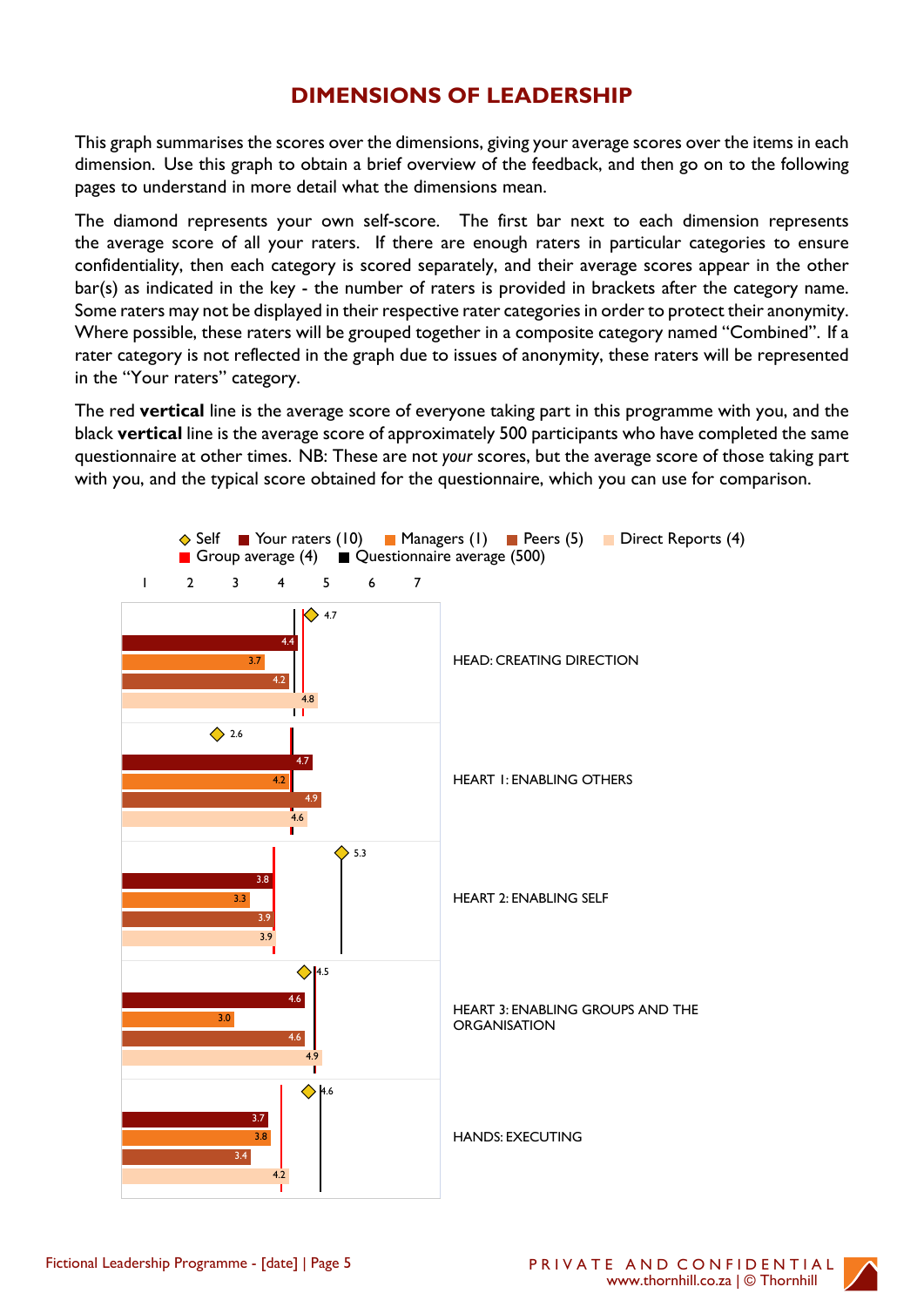

# **HEAD: CREATING DIRECTION**

*Head represents the concern for direction. It comprises behaviours by which the leader understands business, sets direction, solves problems and makes decisions.*

The scores in the following graphs are shown in descending order, beginning with the highest overall score by your raters. The first bar indicates this average score, with the dotted line between the two short lines to the left and right of the average representing the range between the highest and lowest individual score on that item. A large range on an item could indicate that you come across differently in different contexts, that people are undecided about how to rate you, or that different people have interpreted the item differently.



# **Development Tips**

If this dimension is an area for development, here are some suggestions.

- Attend a strategic leadership development programme...
- Monitor what is going on in your industry and think about how this affects your organisation...
- ...
- ...
- ...

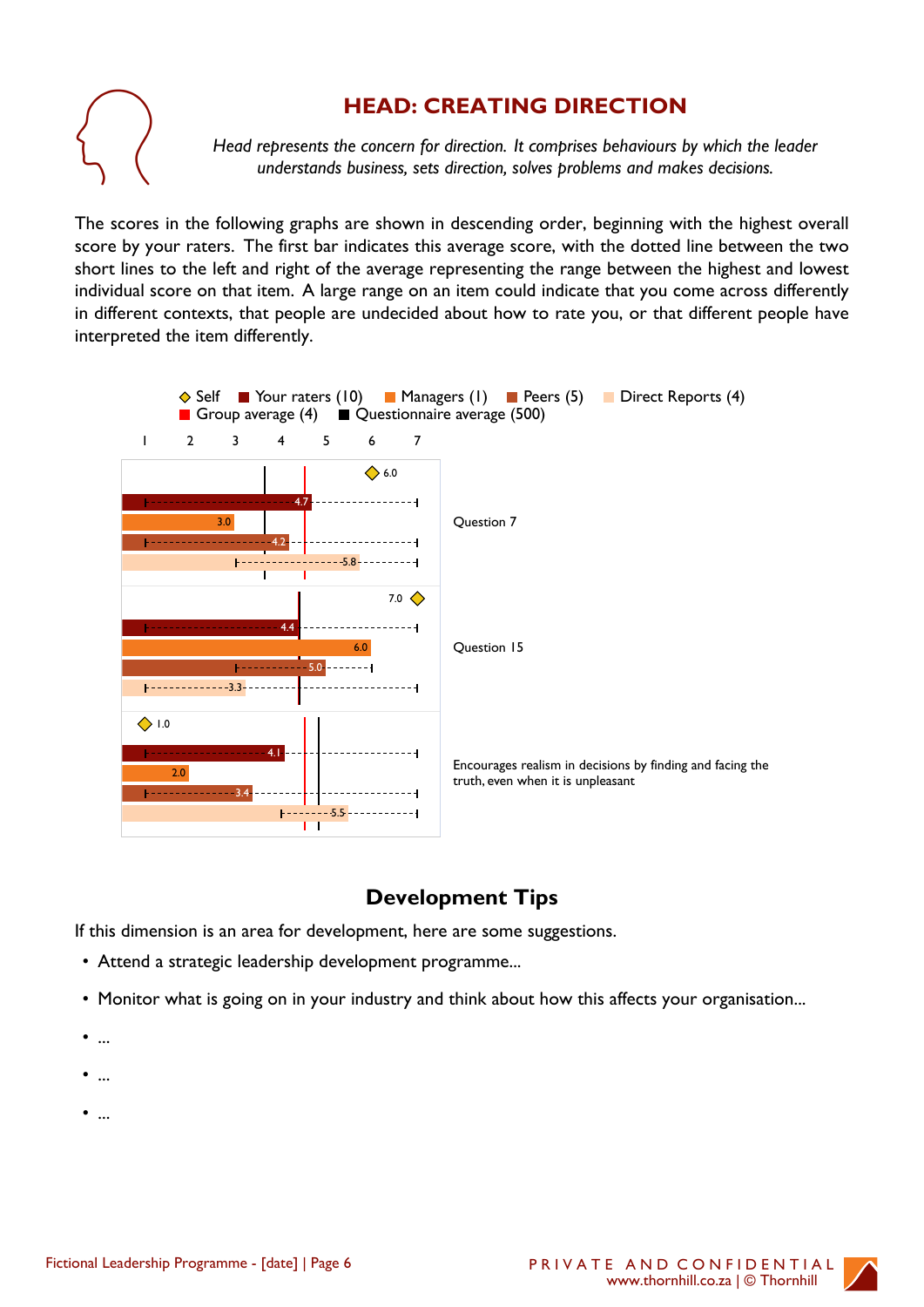

# **HEART 1: ENABLING OTHERS**

*Heart represents the concern for energy, and this category describes the interpersonal aspects of leading with emotional intelligence.*



# **Development Tips**

If this dimension is a development area, here are some tips.

- Discuss with a mentor how to enable others and build a team...
- Complete a coaching course and read up on mentoring...
- ...
- ...
- ...

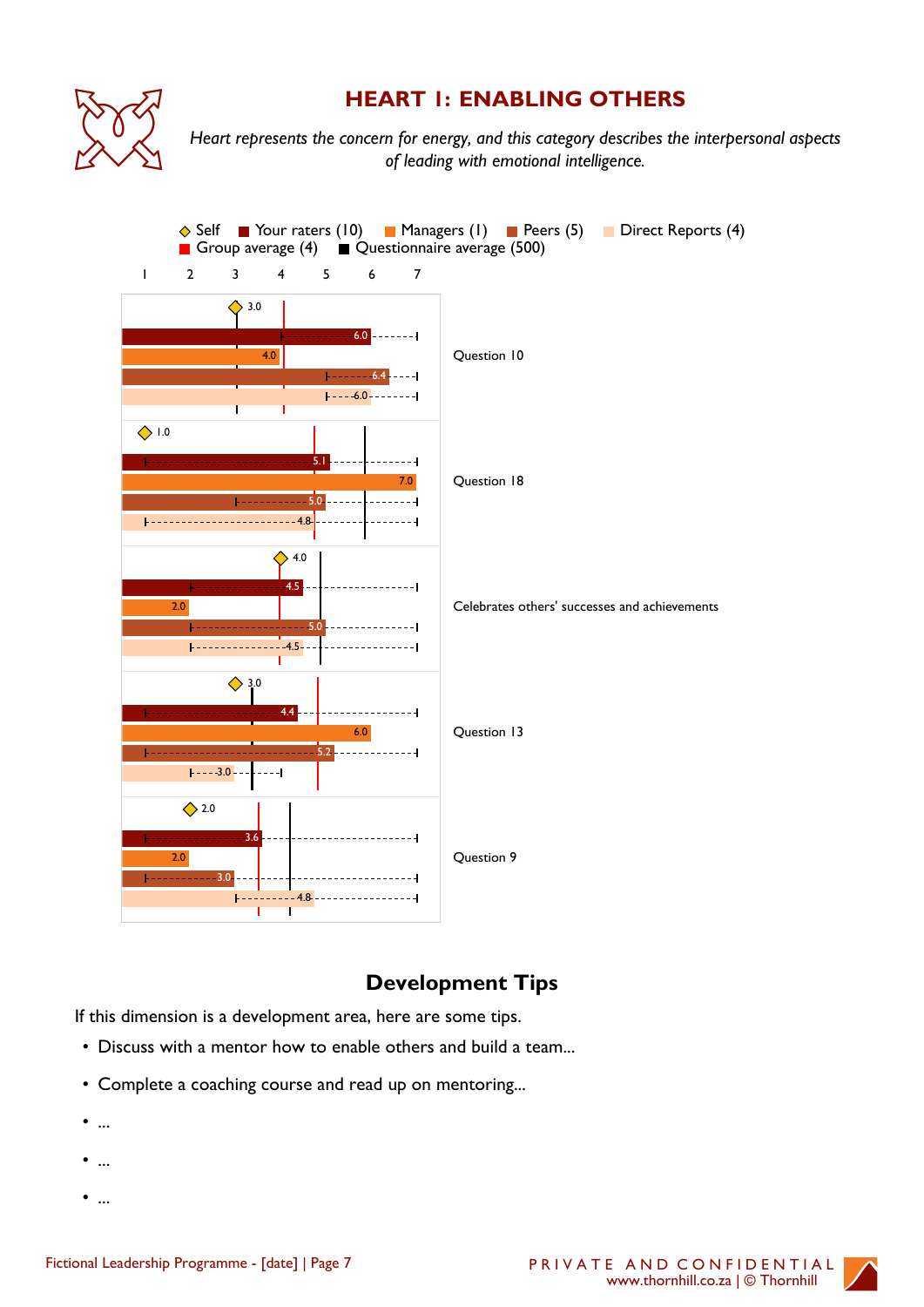

# **HEART 2: ENABLING SELF**

*This category is associated with the personal aspects of emotional intelligence.*



# **Development Tips**

If this dimension is an area for improvement, here are some development tips.

- Review patterns of behaviour from feedback received...
- Read up on building resilience...
- ...
- ...
- ...

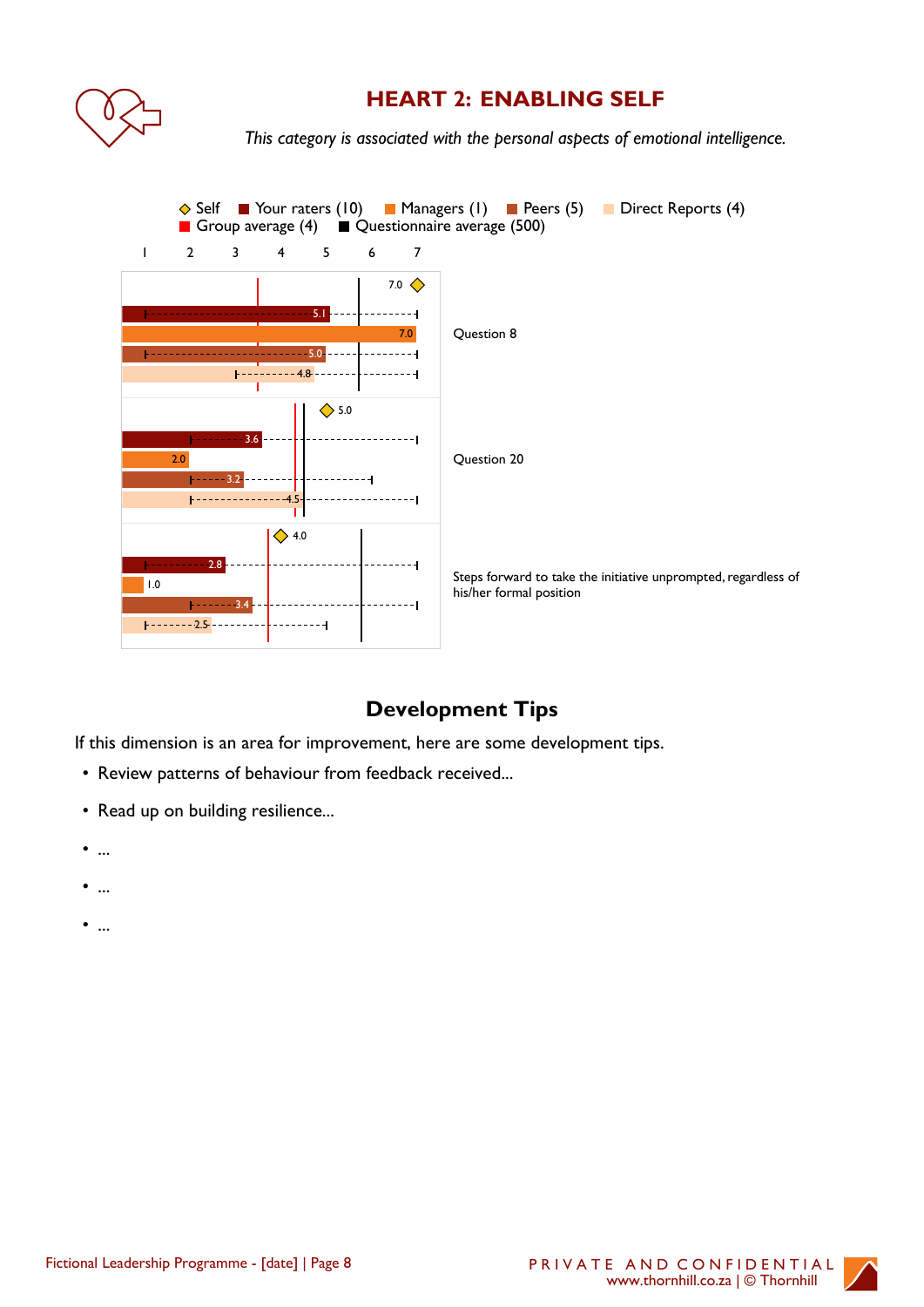

# **HEART 3: ENABLING GROUPS AND THE ORGANISATION**

*This deals with the effective use of influence, and ensuring that people can work together constructively.*



# **Development Tips**

If this dimension is an area for development, here are some suggestions.

- Attend a relevant skills programme...
- Encourage the sharing of ideas...
- ...
- ...
- ...

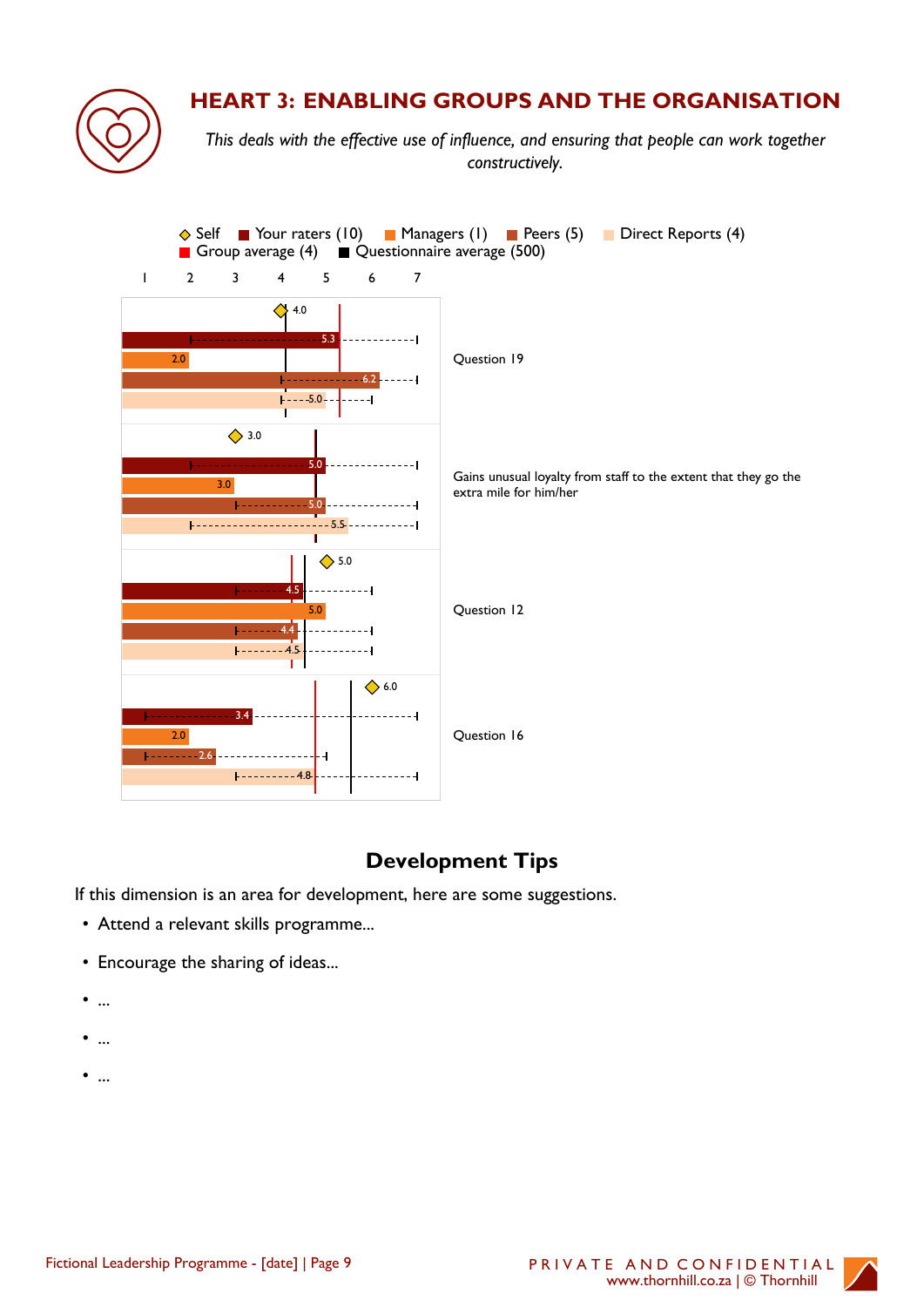

### **HANDS: EXECUTING**

*Hands represents the concern for achieving goals, and deals with holding people and processes accountable and ensuring that they are developed.*



# **Development Tips**

If this dimension is an area for development, here are some suggestions.

- Attend a performance management course...
- Monitor performance standards by keeping track of and asking for feedback...
- ...
- ...
- ...

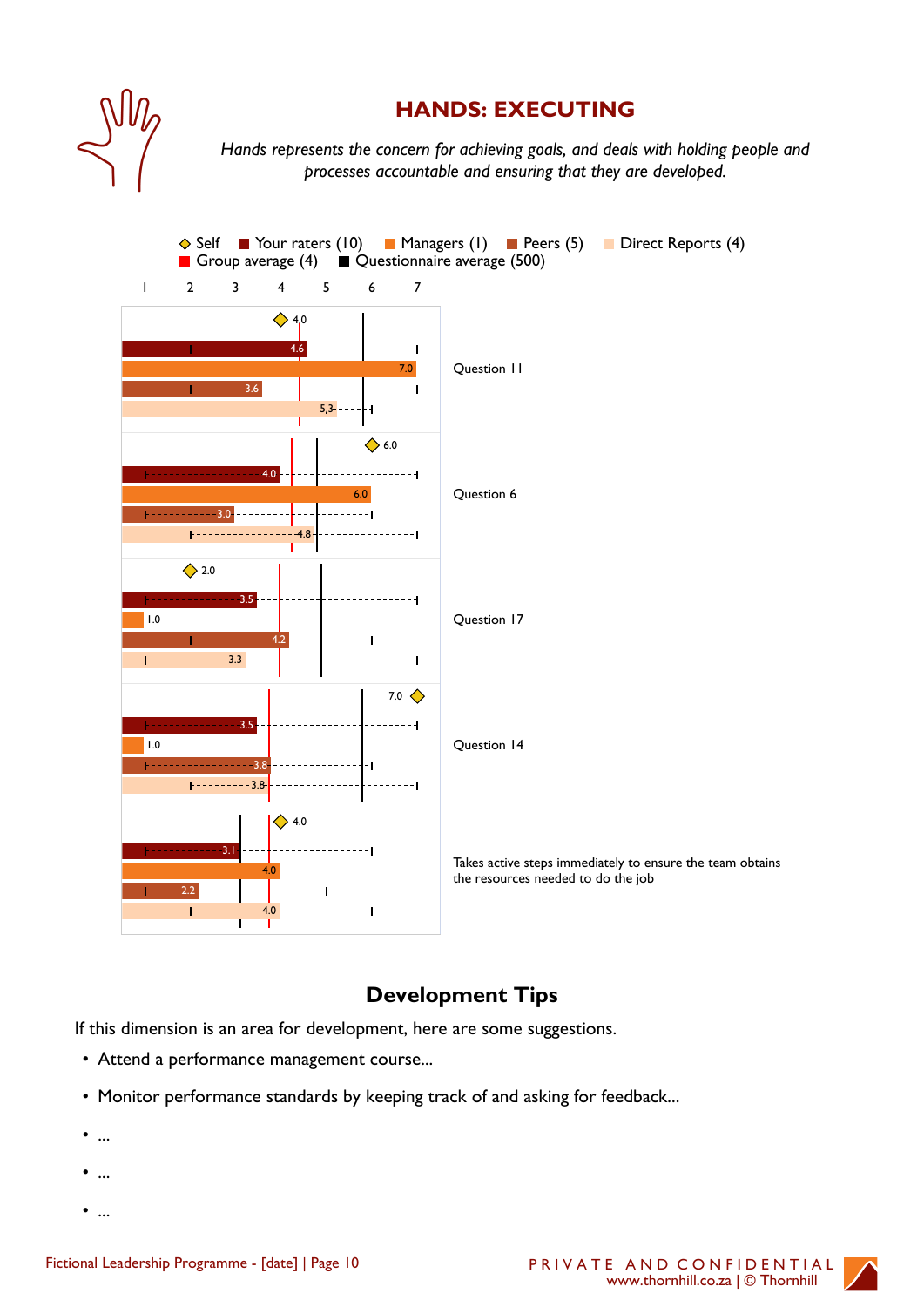

# **LEADERSHIP IMPACT**

*These items describe what people feel when they are with you - the essence of what a leader seeks to achieve.*



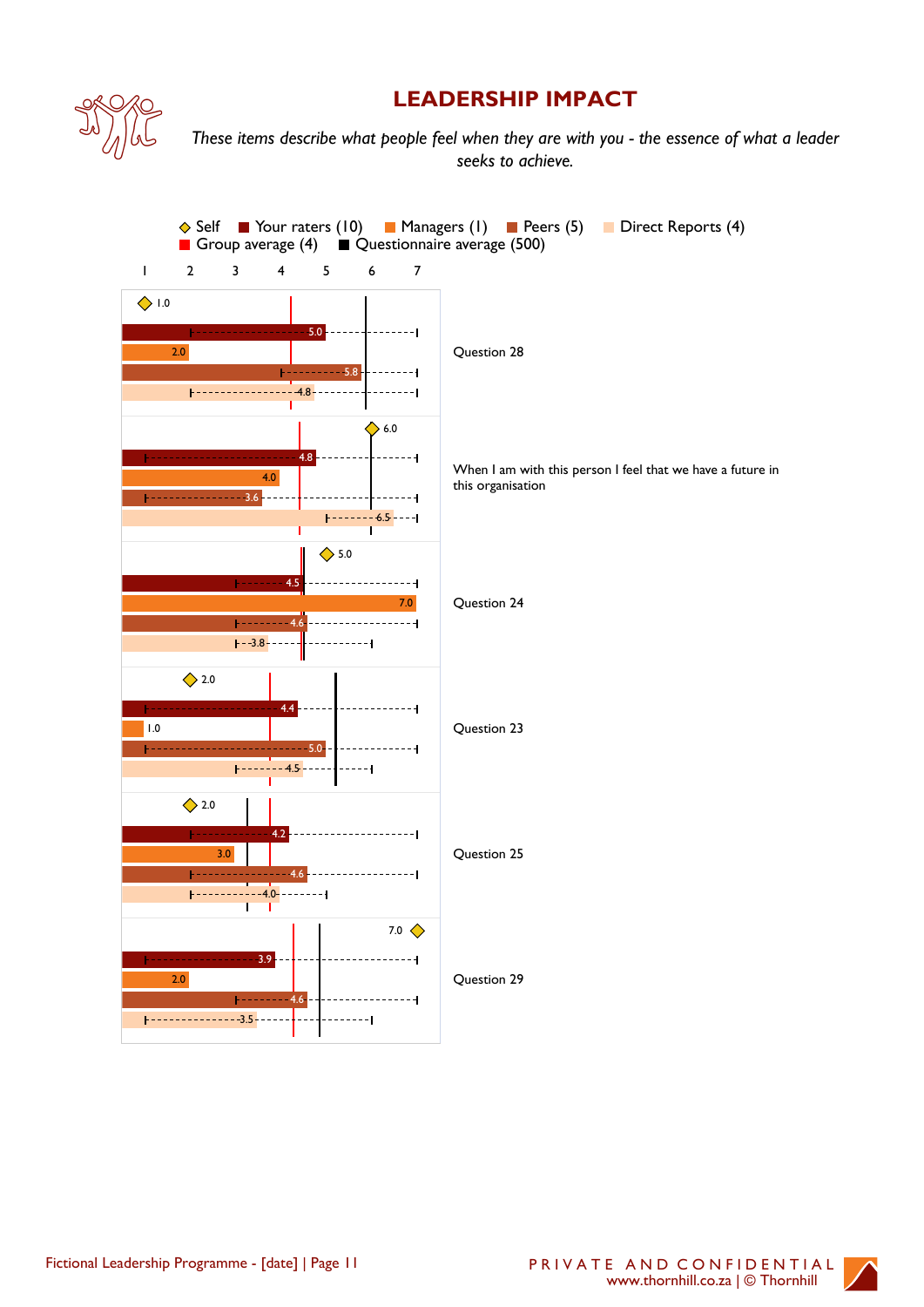

# **Development Tips**

If this dimension is an area for improvement, here are some development tips.

- Attend a leadership development programme...
- Read inspirational leadership books...
- ...
- ...
- ...

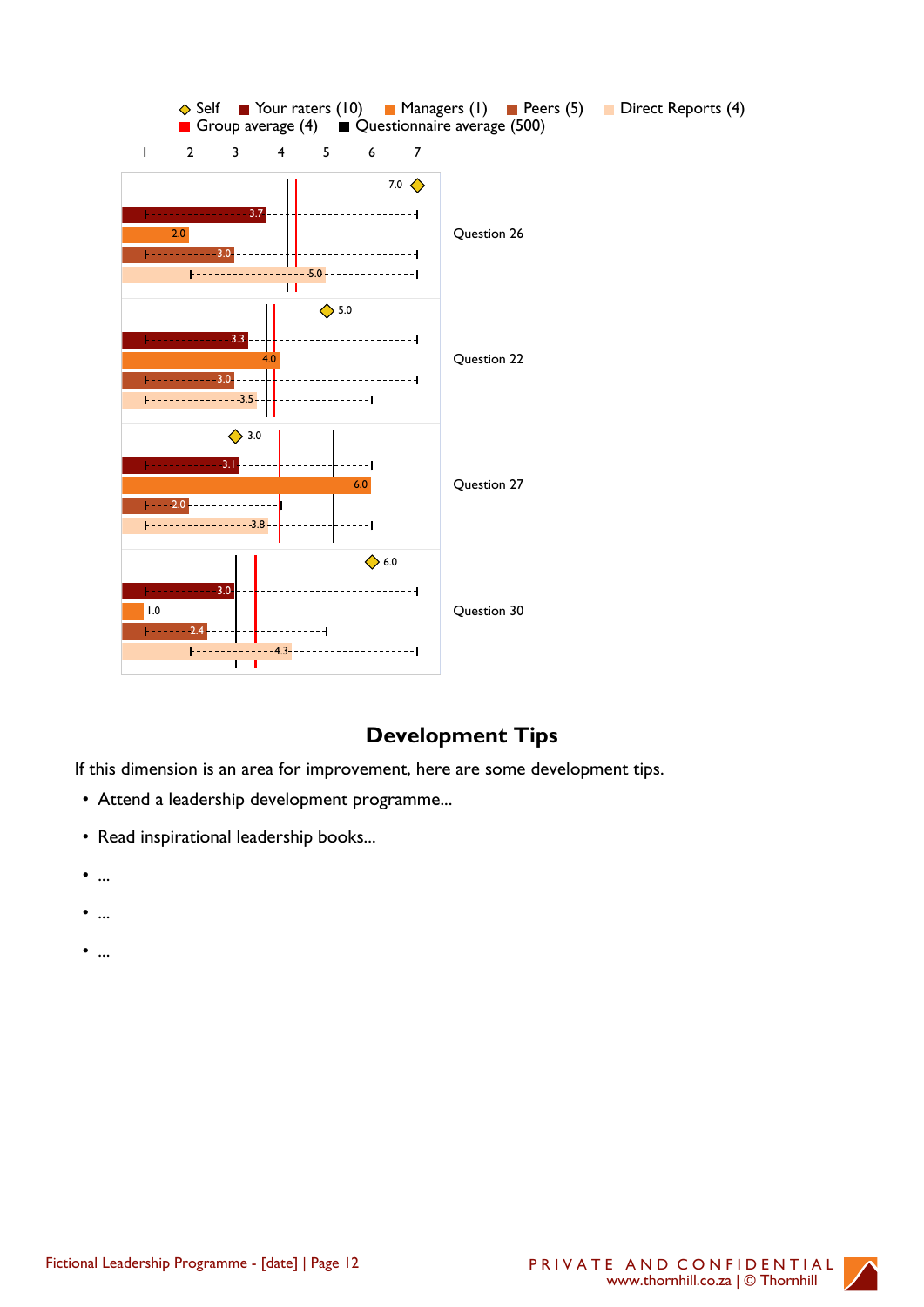#### *Suggested resources and internet sites that provide information on various courses (both faceto-face and online) and access to leadership skills and information (can be country dependent).*

#### • **Internet sites**

- **–** www.skillsportal.co.za
- **–** www.ted.com
- **–** www.mindtools.com
- **–** www.coursera.org
- **–** www.businessballs.com
- **–** www.harvardbusiness.org
- **–** www.edx.org
- **–** www.udemy.com
- **–** www.futurelearn.com
- **–** www.canvas.net
- **–** www.kutztown.edu
- **–** www.class-central.com
- **–** https://ocw.mit.edu
- **–** https://hbr.org/harvardmanagementor
- **–** http://www.edudemic.com/the-100-best-and-free-online-learning-tools/
- **–** http://www.getabstract.com/en/

#### • **Reading**

- **–** Subscribe to major publications in your field or industry
- **–** Daily newspapers
- **–** Harvard Business Review
- **–** Fortune magazine
- **–** Books: various industry/field specific, personal development, leadership and management books
- **Videos**
	- **–** Various industry/field specific, personal development, leadership and management videos

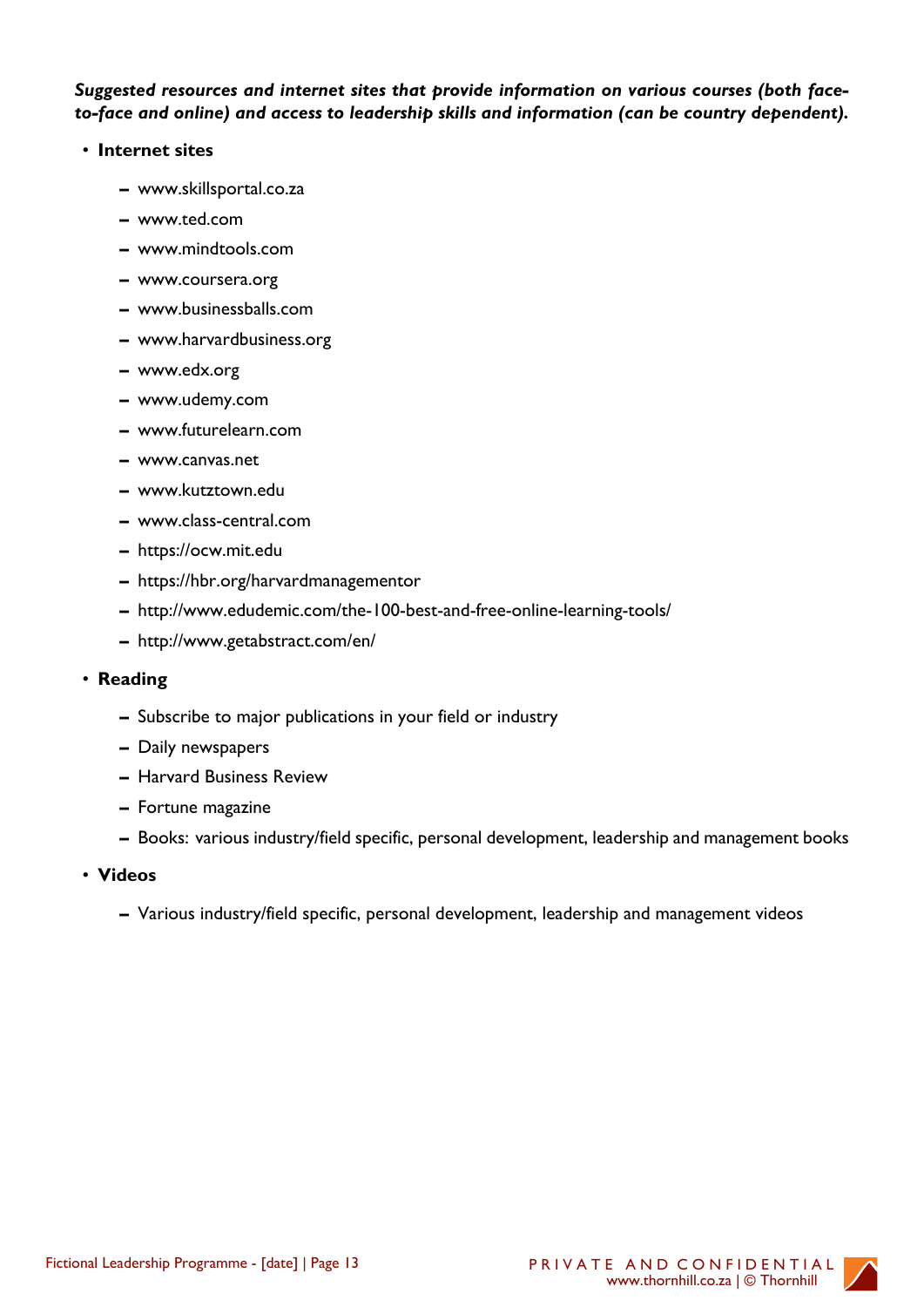### **GENERAL VERSUS FUNCTIONAL MANAGEMENT**

The following chart shows the results of the sliders that allowed raters to choose a point between pairs of statements. The slider positions are converted to a score between -1 and 1, where -1 means that the slider was to the far left hand side, and 1 is on the right. The black lines superimposed on the bars show the range of responses for each rater category.

The text has been truncated where it is too long to fit on the graph. The full text is given in the table that appears after the chart.



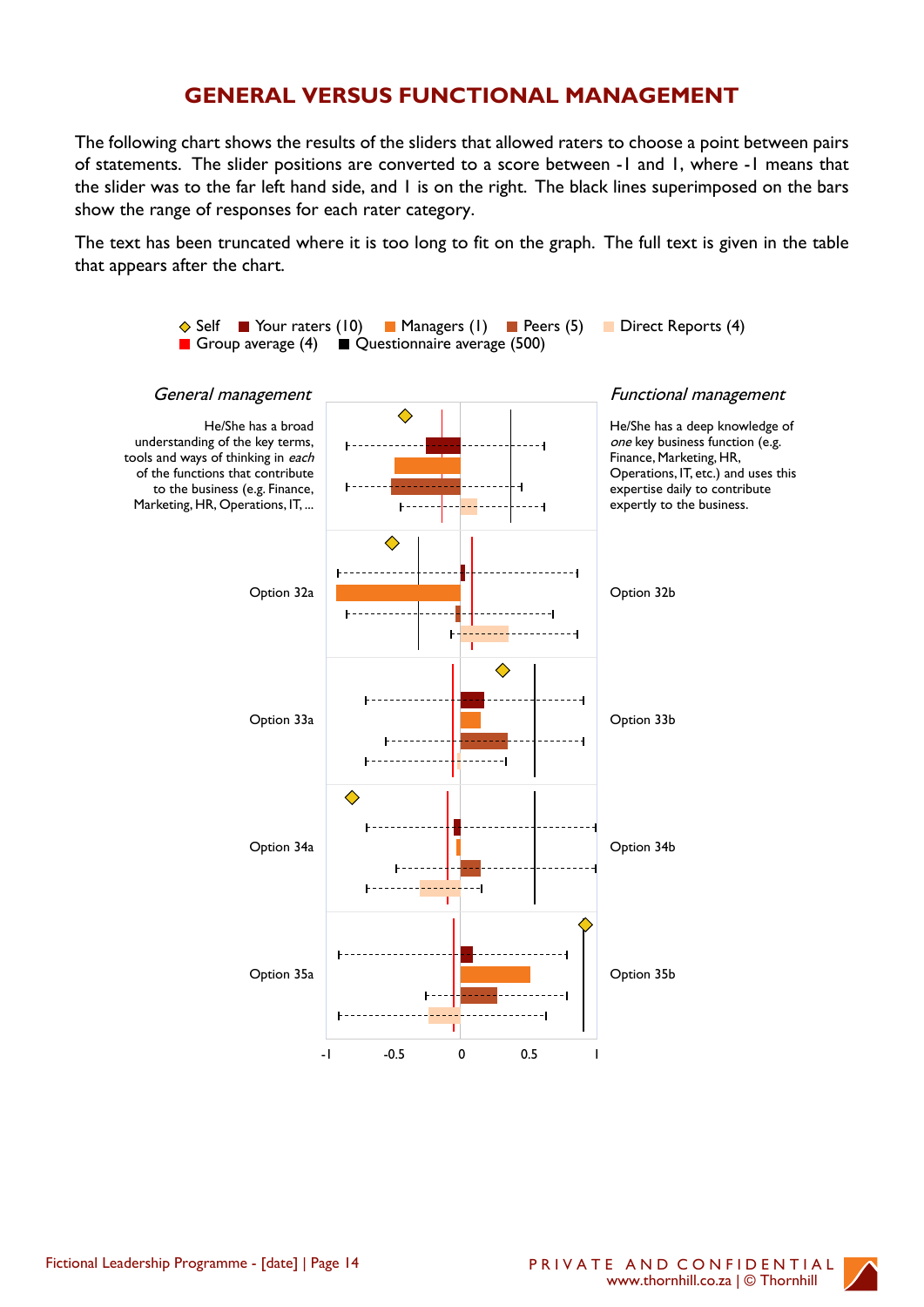# **Full item text for above graphs**

He/She has a broad understanding of the key terms, tools and ways of thinking in *each* of the functions that contribute to the business (e.g. Finance, Marketing, HR, Operations, IT, etc.).

He/She has a deep knowledge of *one* key business function (e.g. Finance, Marketing, HR, Operations, IT, etc.) and uses this expertise daily to contribute expertly to the business.

| Option 32a | Option 32b |
|------------|------------|
| Option 33a | Option 33b |
| Option 34a | Option 34b |
| Option 35a | Option 35b |

Fictional Leadership Programme - [date] | Page 15 PRIVATE AND CONFIDENTIAL

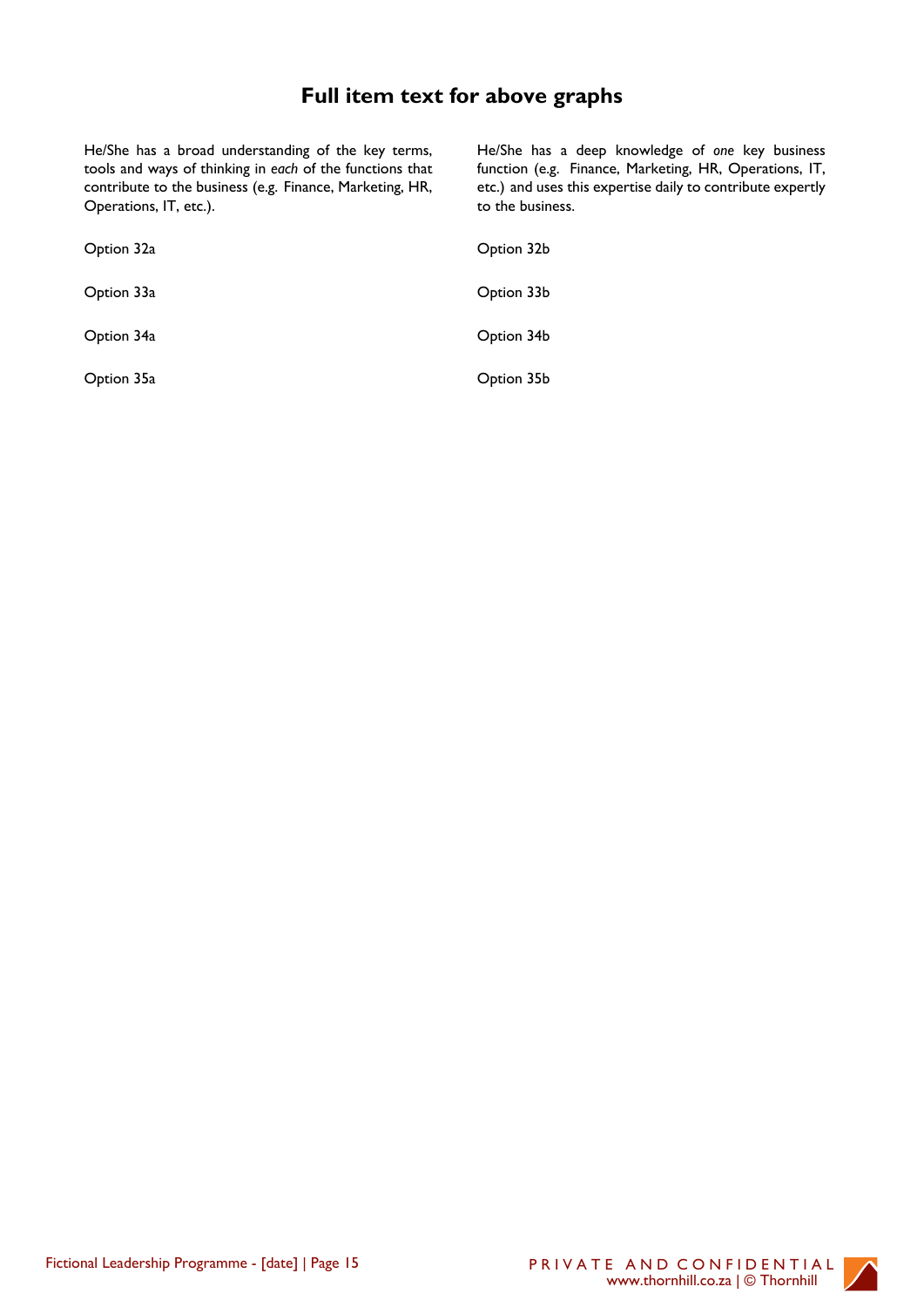# **RELATIVE STRENGTHS AND DEVELOPMENT AREAS**

This table shows the eight items which have the highest average score of all of your raters, from highest to lowest score. These items are your relative strengths.

|                                                              | <b>Question text</b>                                                                      | <b>Self</b> | Your<br>raters |
|--------------------------------------------------------------|-------------------------------------------------------------------------------------------|-------------|----------------|
|                                                              | Question 10                                                                               | 3           | 6              |
|                                                              | Question 19                                                                               | 4           | 5.3            |
|                                                              | Question 8                                                                                | 7           | 5.1            |
|                                                              | Question 18                                                                               |             | 5.1            |
| $\mathfrak{S}% _{T}=\mathfrak{S}_{T} \times\mathfrak{S}_{T}$ | Gains unusual loyalty from staff to the extent that they go the extra mile<br>for him/her | 3           | 5              |
| IME                                                          | Question 28                                                                               |             | 5              |
| JAK                                                          | When I am with this person I feel that we have a future in this organisation              | 6           | 4.8            |
|                                                              | Question 7                                                                                | 6           | 4.7            |

This table shows the eight items which have the lowest average scores of all of your raters, from lowest to highest score. These items are relative development areas, and may indicate areas for personal growth.

|            | <b>Question text</b>                                                                            | <b>Self</b> | Your<br>raters |
|------------|-------------------------------------------------------------------------------------------------|-------------|----------------|
| ᢤ          | Steps forward to take the initiative unprompted, regardless of his/her<br>formal position       | 4           | 2.8            |
| Ifil       | Question 30                                                                                     | 6           | 3              |
| <b>DAO</b> | Question 27                                                                                     | 3           | 3.1            |
| $M_2$      | Takes active steps immediately to ensure the team obtains the resources<br>needed to do the job | 4           | 3.1            |
| WA         | Question 22                                                                                     | 5           | 3.3            |
|            | Question 16                                                                                     | 6           | 3.4            |
| Nh,        | Question 14                                                                                     |             | 3.5            |
| $M_2$      | Question 17                                                                                     |             | 3.5            |

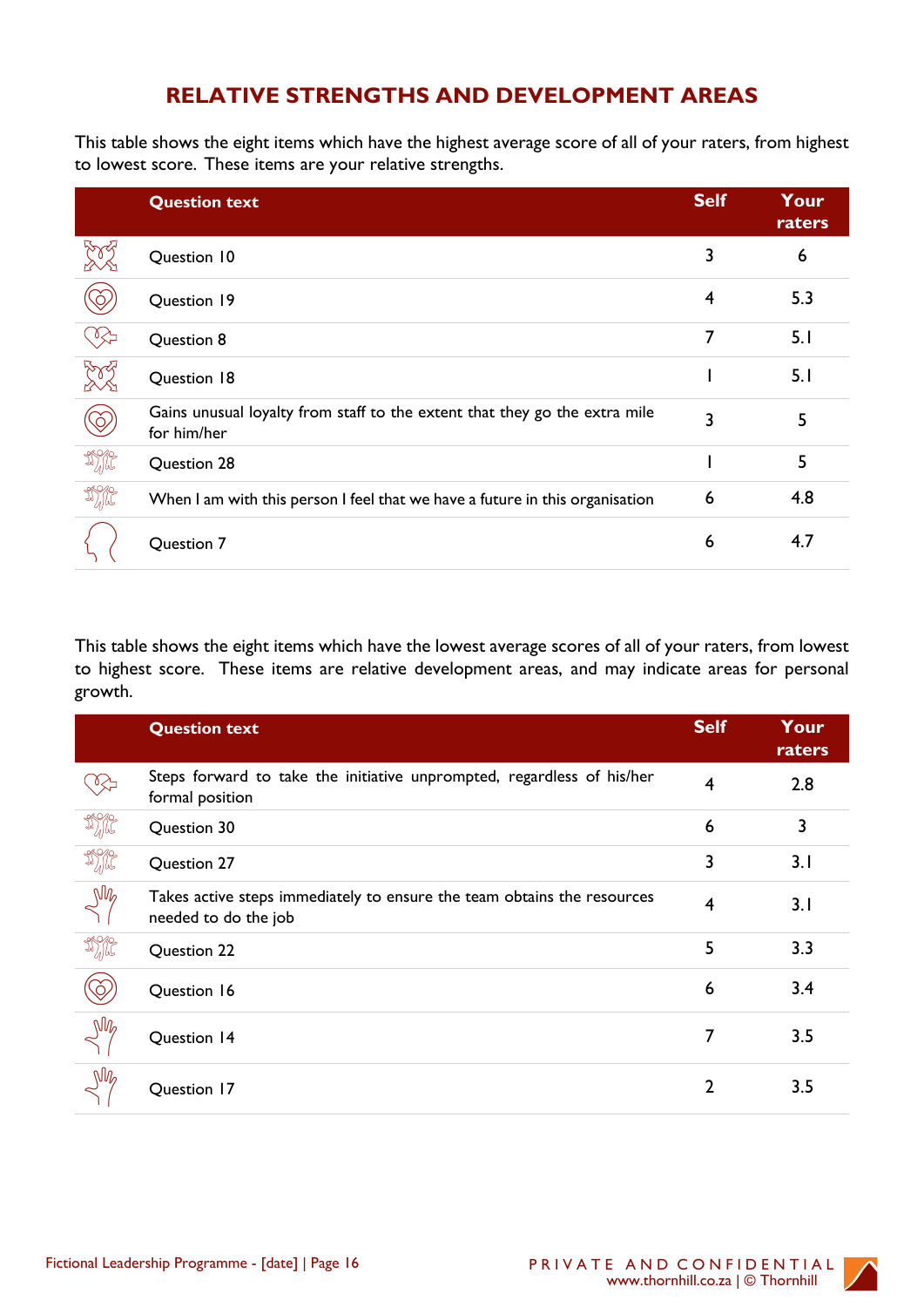# **SELF VERSUS OTHERS RATINGS**

This table shows up to six items (plus possible ties) with the greatest difference between your score and that of your raters, where your score is higher. These may be items which you think are strengths, but where others do not agree.

|       | <b>Question text</b> | <b>Self</b> | Your<br>raters |
|-------|----------------------|-------------|----------------|
| $M_2$ | Question 14          | 7           | 3.5            |
| Iffle | Question 26          | 7           | 3.7            |
| Iffle | Question 29          | 7           | 3.9            |
| IME   | Question 30          | 6           | 3              |
|       | Question 16          | 6           | 3.4            |
|       | Question 15          | 7           | 4.4            |

This table shows up to six items (plus possible ties) with the greatest difference between your score and that of your raters, where your score is lower. These may be items which are strengths you have not recognised.

|             | <b>Question text</b>                                                                           | <b>Self</b> | Your<br>raters |
|-------------|------------------------------------------------------------------------------------------------|-------------|----------------|
|             | Question 18                                                                                    |             | 5.1            |
| WIL         | Question 28                                                                                    |             | 5              |
|             | Encourages realism in decisions by finding and facing the truth, even when<br>it is unpleasant |             | 4.1            |
|             | Question 10                                                                                    | 3           | 6              |
| <b>D</b> WE | Question 23                                                                                    | າ           | 4.4            |
|             | Question 25                                                                                    |             | 4.2            |

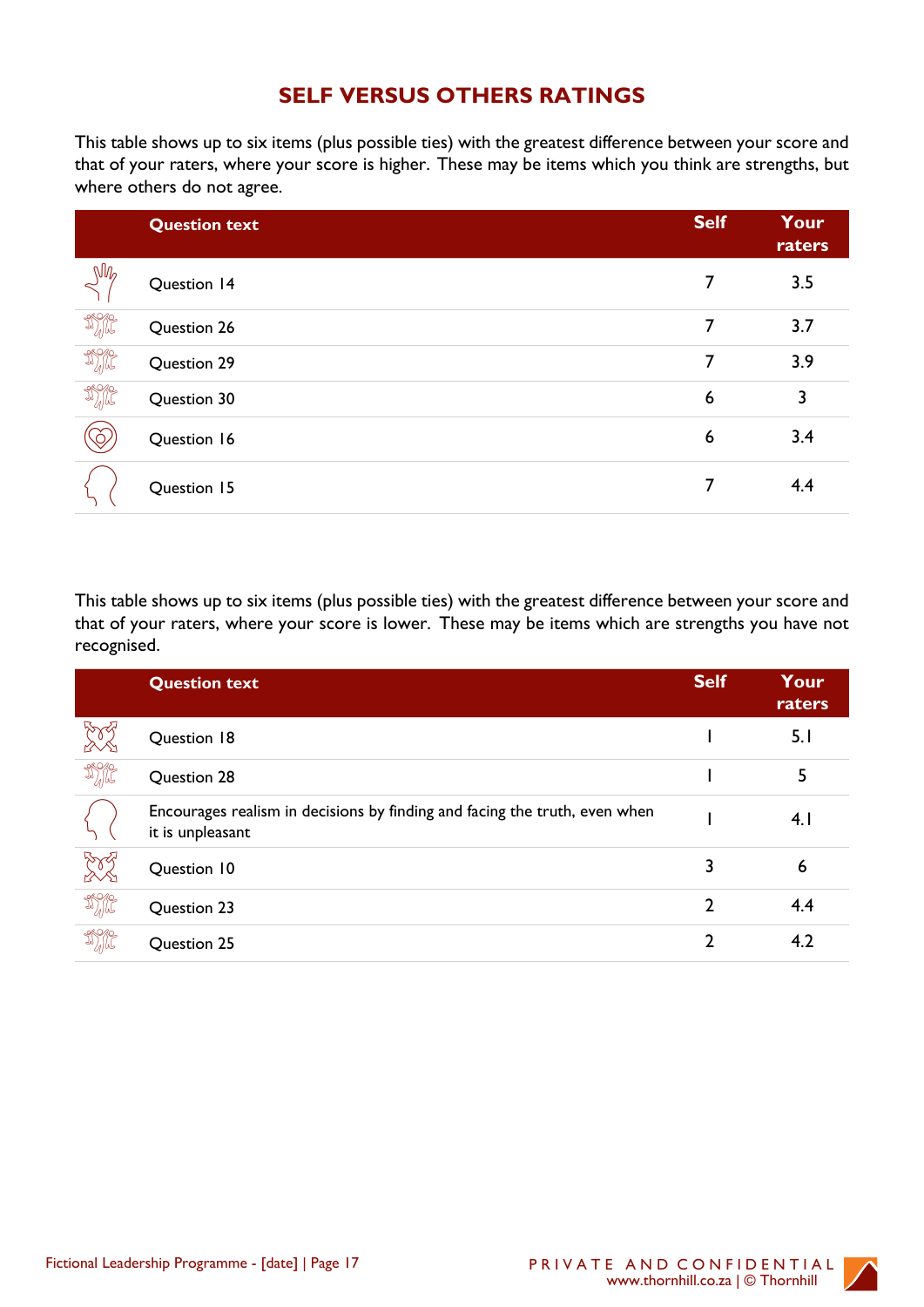## **YOUR RATINGS VERSUS THE OVERALL NORM**

This table shows up to six items (plus possible ties) with the greatest difference between your raters' scores, and the average of all scores for the group, where your raters' score is higher. These may be items which are particular strengths relative to the rest of the group.

|                | <b>Question text</b>                          | <b>Self</b> | Your<br>raters | <b>Group</b><br>average |
|----------------|-----------------------------------------------|-------------|----------------|-------------------------|
|                | Question 10                                   | 3           | 6              | 4.06                    |
| Ѷ҈             | Question 8                                    | 7           | 5.1            | 3.48                    |
| IME            | Question 28                                   |             | 5              | 4.21                    |
| IME            | Question 23                                   | 2           | 4.4            | 3.75                    |
| <b>By Bydd</b> | Celebrates others' successes and achievements | 4           | 4.5            | 3.96                    |
| <b>MAC</b>     | Question 25                                   | 2           | 4.2            | 3.76                    |

This table shows up to six items (plus possible ties) with the greatest difference between your raters' scores, and the average of all scores for the group, where the group average is higher. These may be items which are development areas, relative to the rest of the group.

|             | <b>Question text</b>                                                                            | <b>Self</b> | Your<br>raters | <b>Group</b><br>average |
|-------------|-------------------------------------------------------------------------------------------------|-------------|----------------|-------------------------|
|             | Question 16                                                                                     | 6           | 3.4            | 4.75                    |
| ∛≻          | Steps forward to take the initiative unprompted, regardless<br>of his/her formal position       | 4           | 2.8            | 3.72                    |
| Roge<br>Mal | <b>Question 27</b>                                                                              | 3           | 3.1            | 3.96                    |
| ०≿          | Question 20                                                                                     | 5           | 3.6            | 4.32                    |
| $M_6$       | Takes active steps immediately to ensure the team obtains<br>the resources needed to do the job | 4           | 3.1            | 3.73                    |
|             | Question 26                                                                                     |             | 3.7            | 4.32                    |

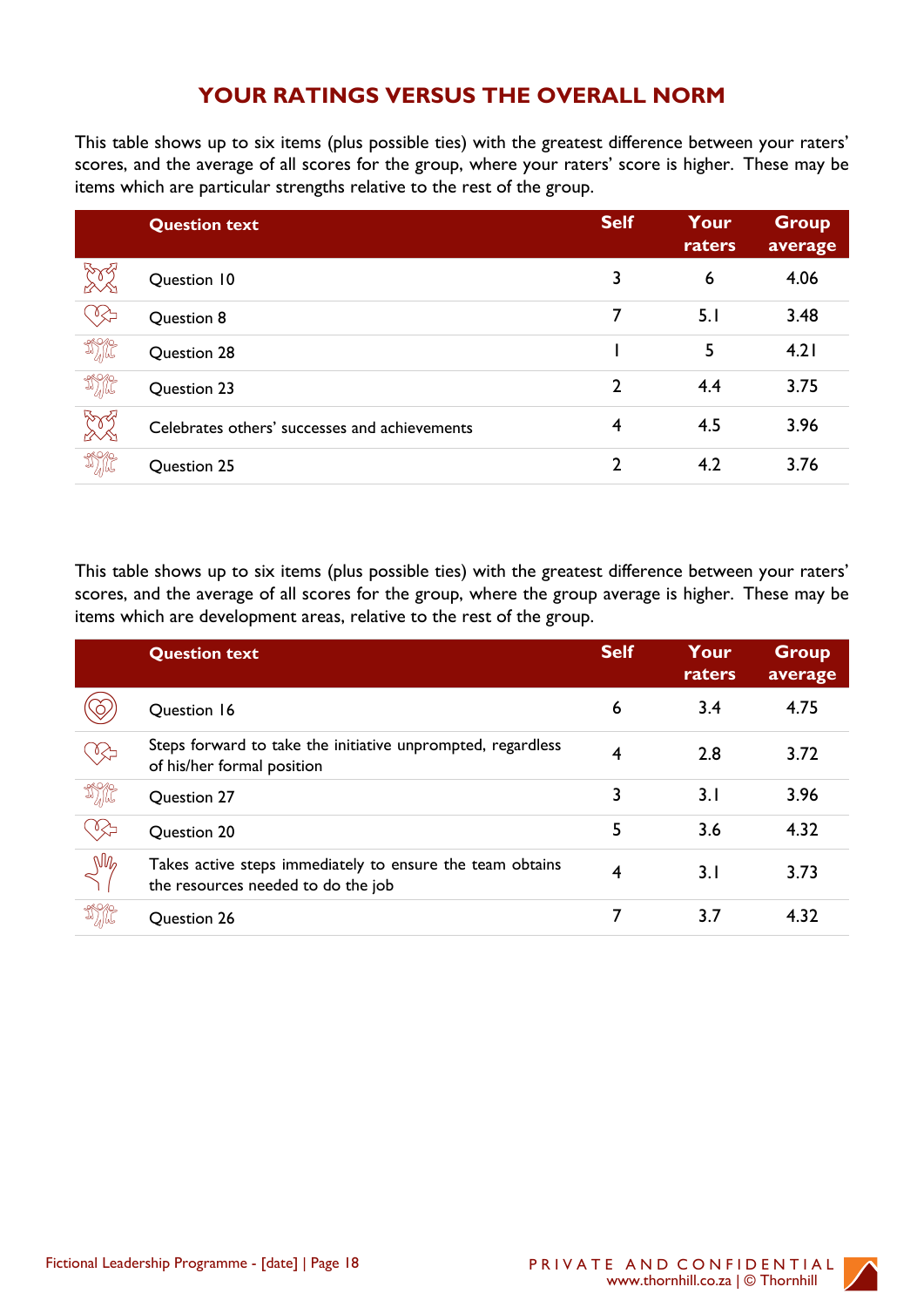# **PRIORITY ITEMS**

In addition to the ratings provided above, you and your manager(s) were asked to select items which are a priority for you. These are the items selected, and the scores you received:

|            | <b>Question text</b>                                                                                       | <b>Self</b> | Man-<br>agers | Your<br>raters |
|------------|------------------------------------------------------------------------------------------------------------|-------------|---------------|----------------|
| ⇖          | Steps forward to take the initiative unprompted, regardless<br>of his/her formal position (Self, Managers) | 4           |               | 2.8            |
| <b>BAZ</b> | Question 9 (Managers)                                                                                      | 2           | 2             | 3.6            |
| Iffle      | Question 25 (Managers)                                                                                     | 2           |               | 4.2            |
| IME        | Question 24 (Self)                                                                                         | 5           | 7             | 4.5            |
| د          | Question 8 (Self, Managers)                                                                                | 7           |               | 5.1            |
|            | Question 19 (Self, Managers)                                                                               | 4           |               | 5.3            |

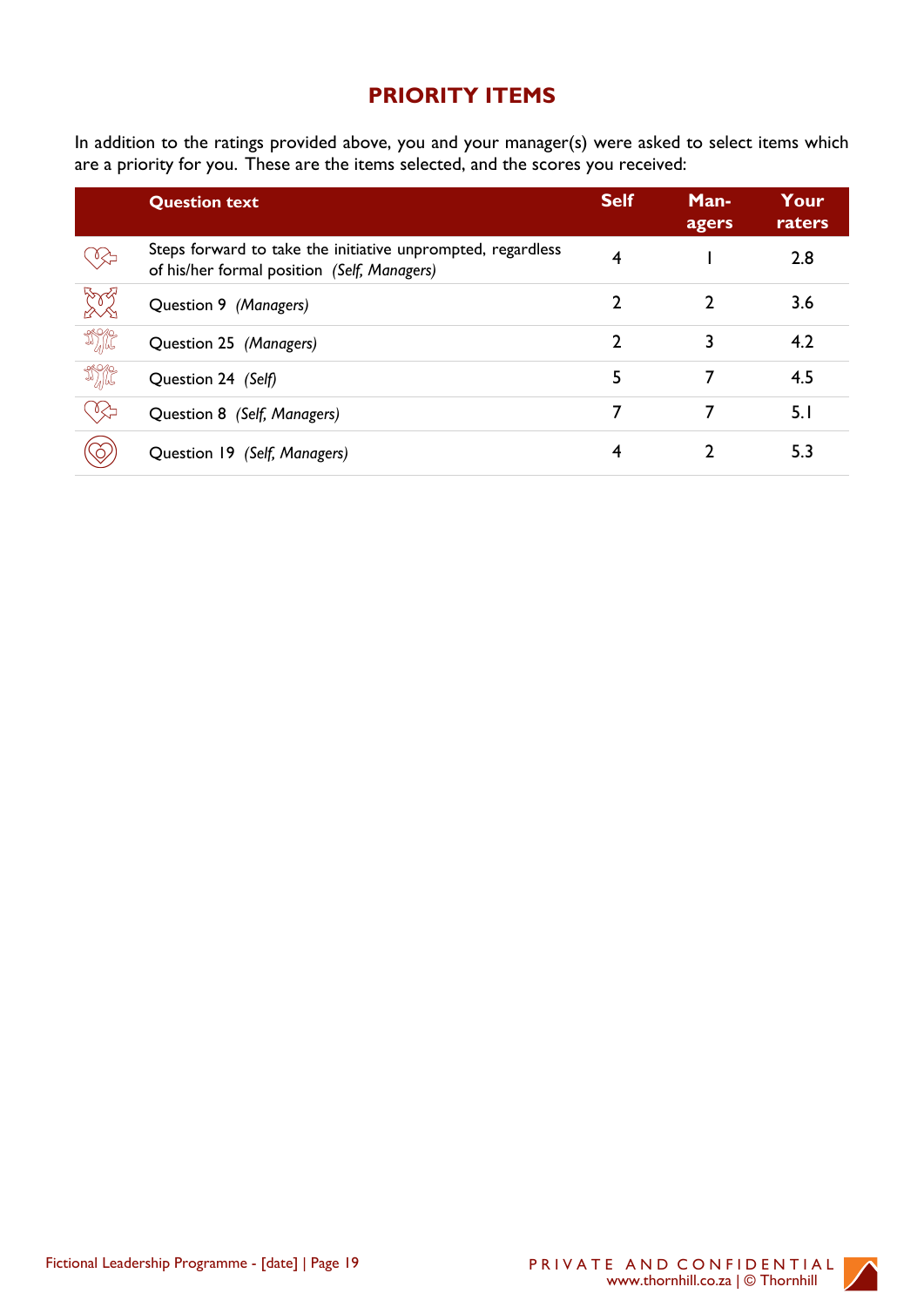# **ADDITIONAL COMMENTS**

Your raters were given the opportunity to provide anonymous textual comments in addition to the feedback that makes up the rest of this report. Your own comments are coloured orange. If your manager(s) agreed to waive their anonymity, their comments will be coloured maroon. The following comments were provided:

**Question:** *STOP: Please describe the kind of behaviour that Demo should stop doing to be more effective as a leader.*

- (S) This is a sample comment
- (M) This is a sample comment
- This is a sample comment
- This is a sample comment

#### **Question:** *Question 37*

- (S) This is a sample comment
- This is a sample comment
- This is a sample comment
- This is a sample comment
- This is a sample comment

#### **Question:** *Question 38*

- (S) This is a sample comment
- This is a sample comment
- This is a sample comment
- This is a sample comment
- This is a sample comment

#### **Question:** *Question 39*

- (S) This is a sample comment
- This is a sample comment
- This is a sample comment
- This is a sample comment

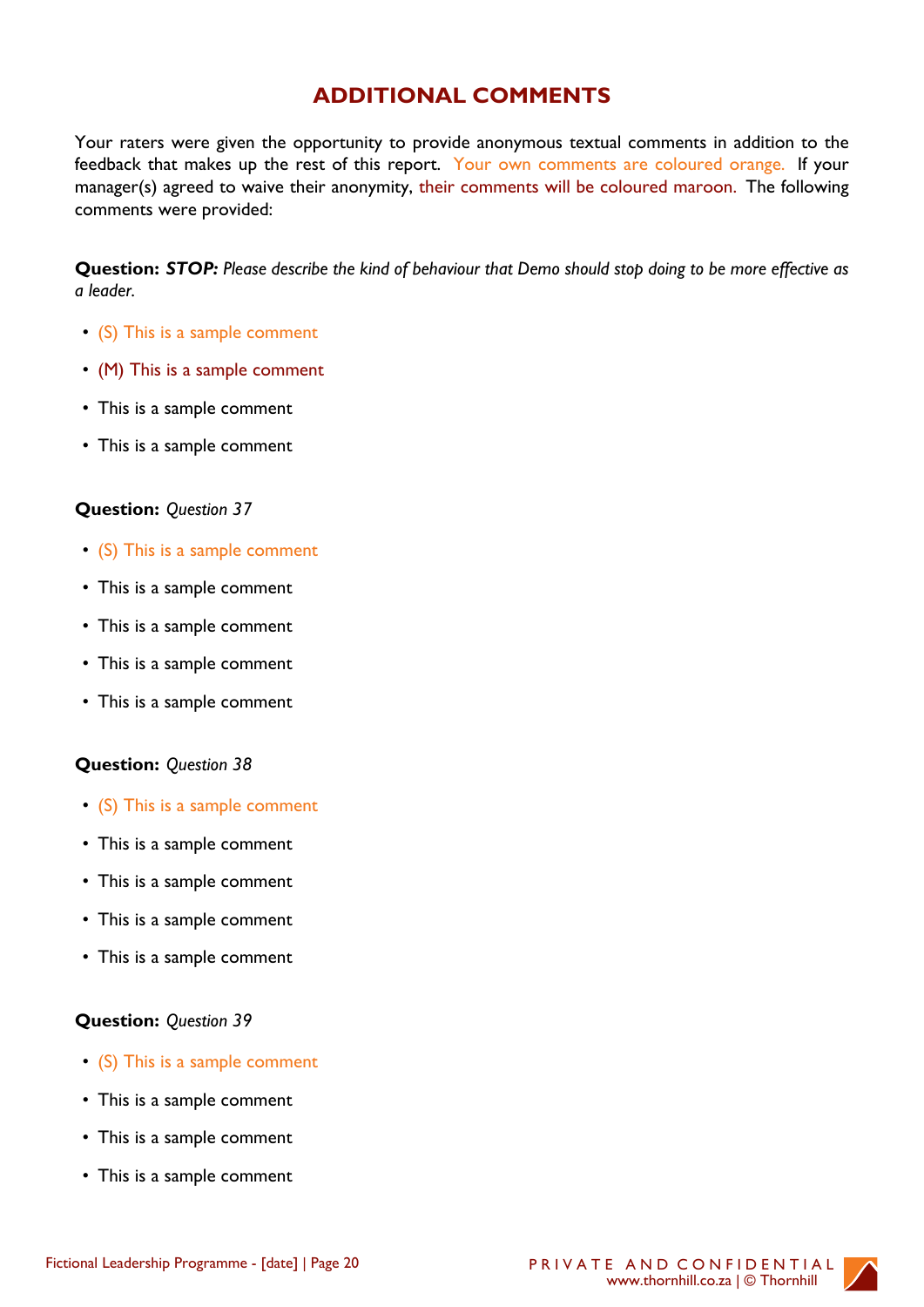# **DEVELOPMENT TIPS**

The purpose of development tips is to help guide improvement. We want to encourage you to look at what is available for your development in a focused and holistic way. There are tips and tools, such as suggested reading, e-learning, coaching, and courses, that will assist in addressing the under- or over-use of a particular competence.

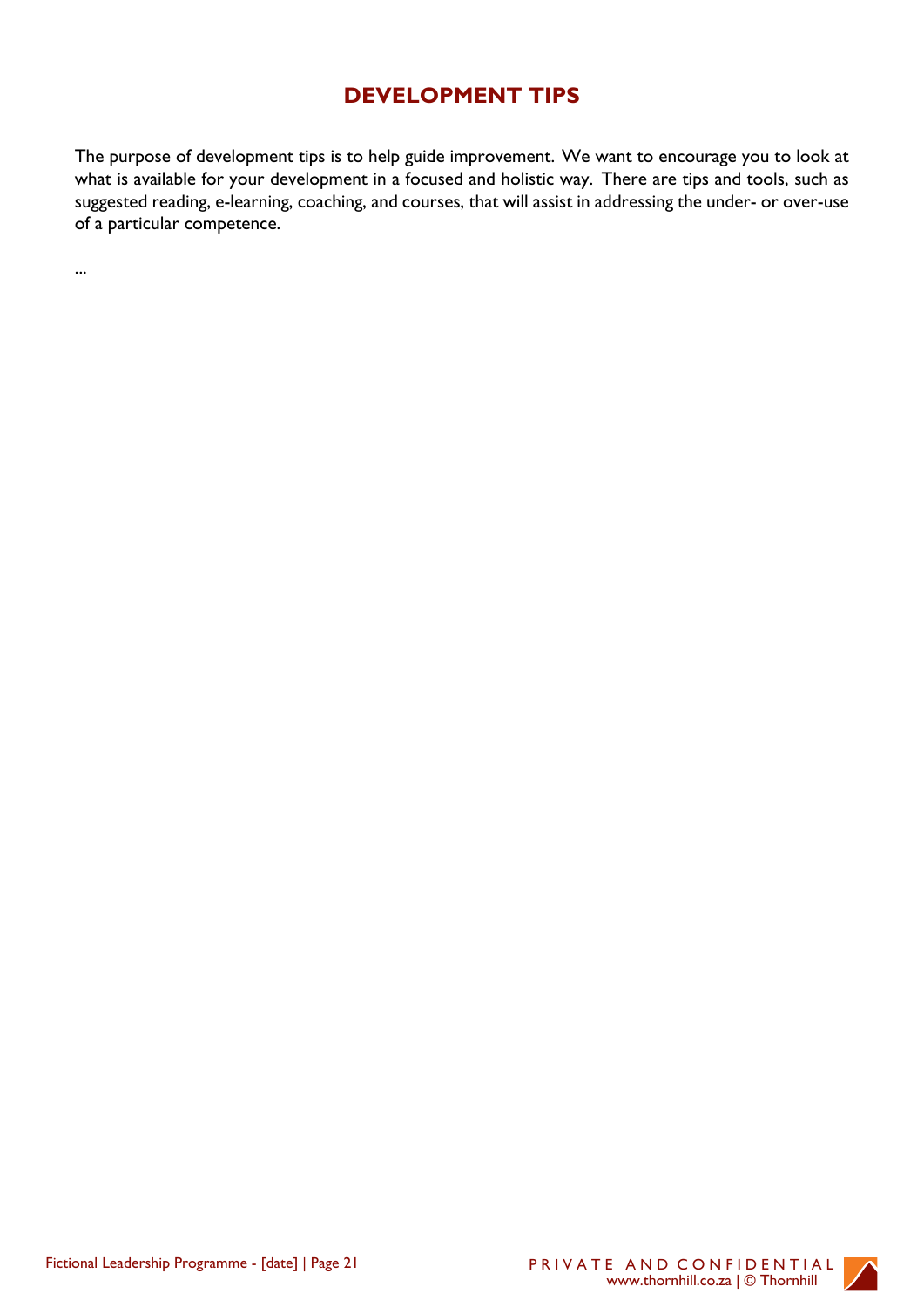# **LEARNING OBJECTIVES**

An important aspect of setting learning objectives is to ensure you have simple, clear and specific words that enable you to keep your goal in mind. Don't be vague or unrealistic when setting objectives.

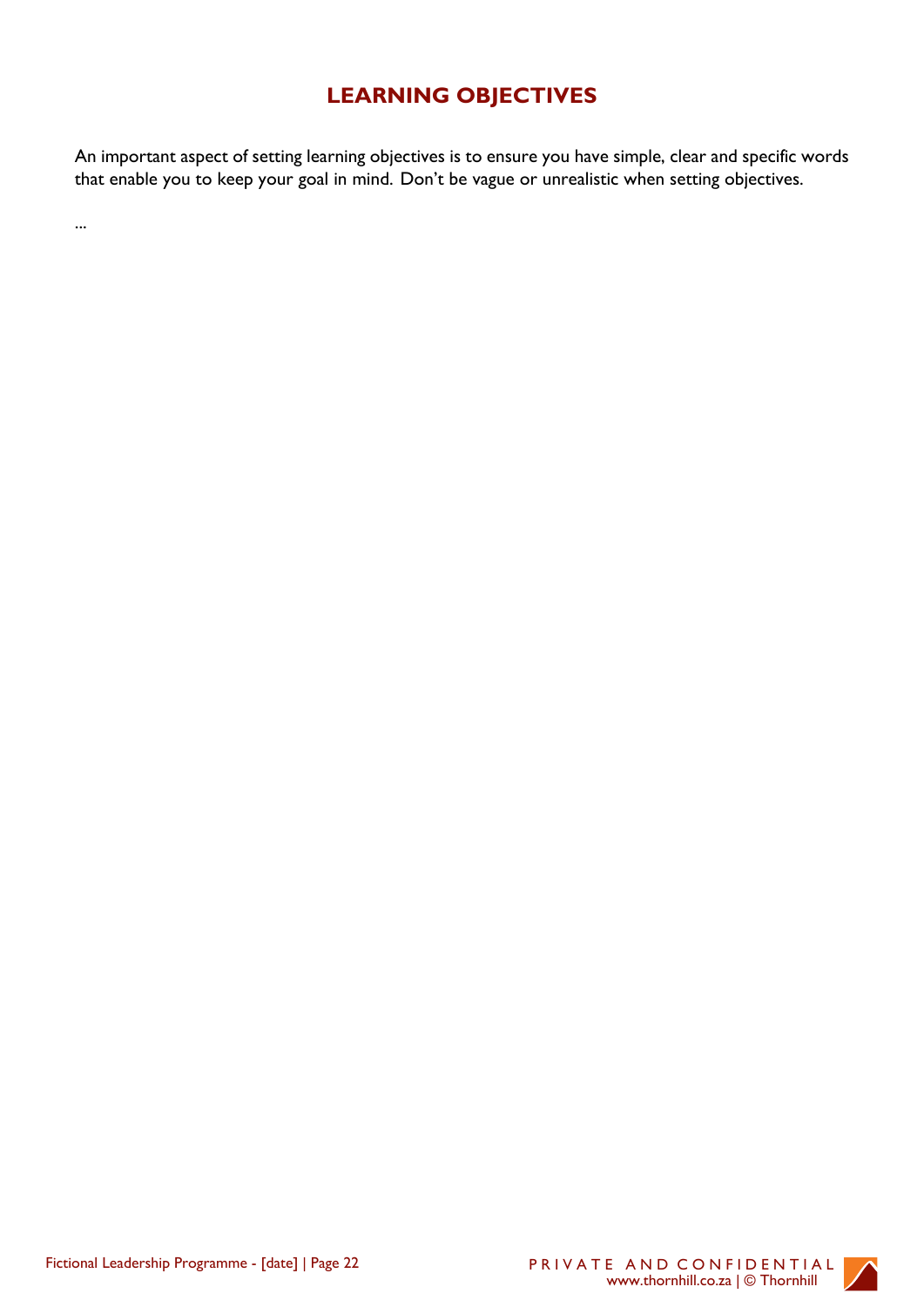### **PERSONAL DEVELOPMENT PLAN**

This feedback process provides a valuable opportunity for leadership development. Approach this opportunity with curiosity and openness. Some of the feedback is likely to be relevant, some not. Consider the meaning and significance of the feedback in terms of the environment shared with raters, and its relevance to your goals. Identify trends and major insights rather than focusing on minor details.